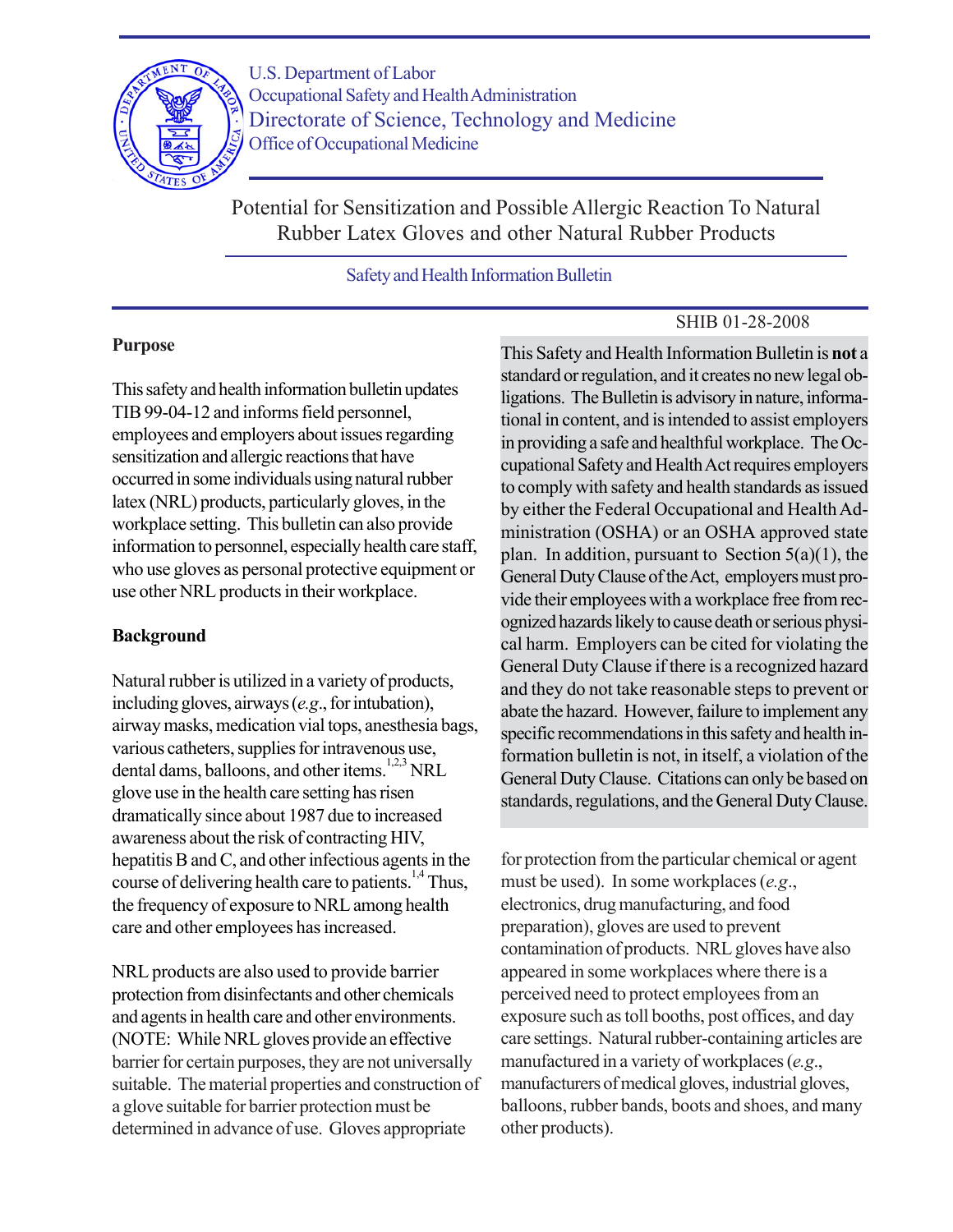## **Health Issues**

With more widespread use of NRL gloves after 1987 there was an increase in reported NRL sensitization and allergic reactions among patients and among employees, notably health care employees. In rare cases, these allergic reactions can be fatal. In addition to reports from the dermatology, allergy, and pulmonary literature of severe skin and respiratory symptoms, life threatening reactions associated with use of NRL products have been noted in pediatric patients with spina bifida who had repeated NRL exposure from numerous surgical procedures.<sup>5,6,7</sup> In addition, the U.S. Food and Drug Administration (FDA) received reports of numerous severe allergic reactions among NRL-allergic patients, including some deaths, associated with the use of NRL enema cuffs and gloves.<sup>8</sup>

NRL is found in a variety of plants but is mainly harvested from the rubber tree, *Hevea brasiliensis*. The tree's milky fluid (latex) contains variable amounts of proteins. These proteins, when present on a glove or adsorbed to glove powder, may be absorbed through the skin or inhaled. Many of these proteins have been characterized, with a number of them designated as allergens by the International Allergen Nomenclature Committee.<sup>9</sup> Studies regarding these allergens are ongoing; some researchers have noted that up to 60 protein variations in NRL may be allergenic, or capable of causing sensitization in some individuals. $10,11,12$ Some of these proteins, including some that are allergenic for some individuals, can be eliminated through the use of various processing techniques. A number of studies indicate that corn starch powder, often added to gloves to facilitate donning and removal, serves as a carrier for the allergenic proteins from the NRL.  $^{2,3,13,14}$ 

In this document, "sensitization" or "sensitized" refers to the presence of an immunoglobulin (IgE) response to allergenic protein exposure. An individual may or may not show any symptoms of allergy, even though they are sensitized. "Allergic response" refers to a skin reaction in response to a skin prick test. "Allergic reaction" refers to (1) local reactions such as a skin reaction in the area of exposure in response to wearing gloves or a glove challenge test, and (2) systemic reactions, which occur beyond the body areas of exposure and lead to various symptoms. This document refers to local or systemic allergic reactions that cause symptoms as "symptomatic."

In addition to the above concerns, gloves, including those made from NRL as well as some other materials, may contain chemical accelerators such as thiurams, carbamates, and benzothiazoles to which an employee may develop an allergic contact dermatitis. Antioxidants, biocides, soaps, and other chemicals used in the processing of NRL products may also contribute to this type of reaction.

## **Occupational Exposure Routes**

The two major routes of occupational exposure are dermal contact and inhalation. Inhalational exposure can occur particularly when glove powder acts as a carrier for NRL protein, which becomes airborne when the gloves are donned, or removed.<sup>2,3,13</sup>

Allergenic proteins appear to be only a portion of the total protein content of NRL gloves. It has been noted that gloves with lower protein concentration caused fewer positive responses to skin prick tests than gloves with higher protein concentration; $15$  also, higher total protein levels found on a glove generally have included high levels of NRL allergenic proteins.16 However, several investigators have reported that glove NRL total protein content may not necessarily correlate with allergenic protein content, especially at lower protein levels.<sup>16,17,18,19</sup> A number of workplace interventions have indicated that powder-free gloves with either lower total protein or lower allergenic protein content reduced risk of sensitization to allergenic NRL proteins or allergic reactions in persons already sensitized.<sup>20,21,22,23,24</sup> Importantly, most interventions have included the provision, and most investigators recommend, that only non-NRL gloves be used by those employees who are sensitized to or have exhibited allergic reactions to NRL proteins.<sup>25, 26</sup>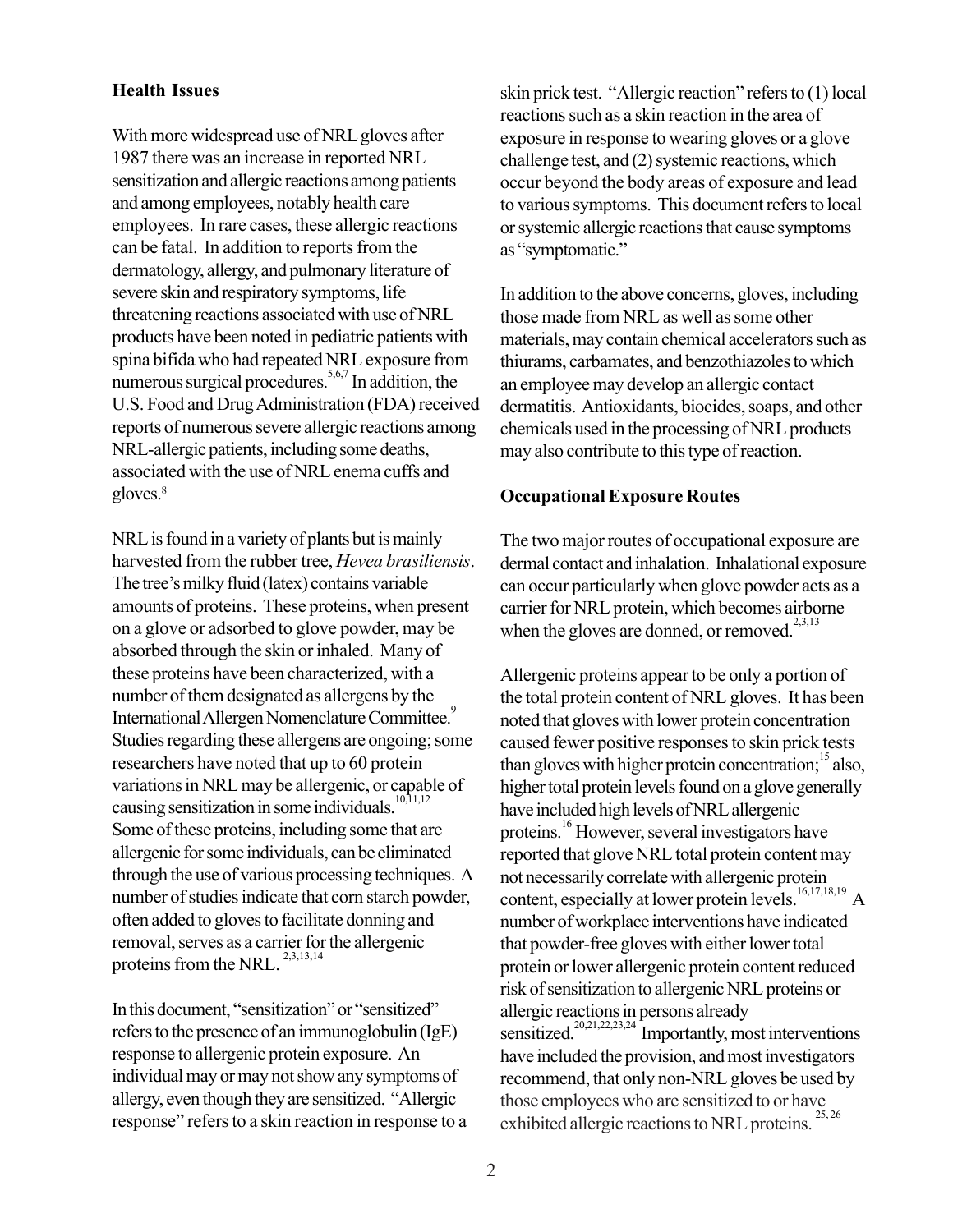The majority of health care employees are able to use NRL products to care for most patients. However, some employees may develop sensitivity to NRL upon repeated exposure. Variations exist in the reported prevalence of NRL allergy. This variation is probably due to different levels of exposure and methods of estimating NRL sensitization or allergy, as well as different study populations and sampling methods. The prevalence statistics in the studies mentioned below are based on seroprevalence, skin prick test positivity and/or allergic manifestations, and do not refer to the more serious anaphylactic response, which is rare but potentially life threatening in some individuals. In one example of an investigation of health care employees, a survey of active duty dental officers in the U.S. Army reported that the prevalence of allergic symptoms correlated with NRL use was  $13.7\%$ <sup>27</sup> An investigation of dental employees using NRL skin prick testing at two consecutive American Dental Association meetings in 1994 and 1995 revealed allergic responses in 9.1-9.7% of dental hygienists and assistants, although dentists showed a lower rate of 5.1-6.7%<sup>28</sup> A 2000 - 2002 study of dental hygienists using NRL skin prick testing found allergic response in 4.8% of those studied.<sup>29</sup> A study of 247 nurses recruited at a nurses' association meeting revealed that 6.9% responded to a natural rubber latex extract skin prick test, although the rate for positive skin prick test together with a history of symptoms associated with latex was somewhat less  $(5.7\%)$ <sup>30</sup> Another article concluded that 8.9% of 741 inpatient nurses were seropositive for anti-latex antibodies, an indication of sensitization.<sup>31</sup> A study of 168 anesthesiologists and nurse anesthetists determined that 12.5% were sensitized (anti-latex IgE antibody positive), but only 2.4% had experienced allergic symptoms.<sup>32</sup>

Several papers have also addressed sensitization or allergic response prevalence rates in the general population or in populations perceived to be surrogates for the general population. Examples include: (1) a study of volunteer blood donors which determined that 6.4% were seropositive for antilatex IgE antibodies, indicating sensitization to NRL;<sup>33</sup> and (2) a report that  $6.7\%$  of 996

ambulatory surgery patients were sensitized to NRL (IgE anti-latex antibodies).<sup>34</sup> In a review of a large number of prevalence studies in occupationally exposed groups, as well as in general populations in North America and Europe, 2.9% -12.1% of occupationally exposed groups, and under 2% of general population groups, reacted to skin prick testing, indicating allergic response to NRL $^{35}$  A later analysis of prevalence studies found 6.9% to 7.8% of health care employees and 2.1% to 2.7% of the general population reactive to skin prick testing. $36$ 

Health care employees particularly affected include operating room personnel, dental patient care staff, special-procedure and general-medical nurses, laboratory technicians, and hospital housekeeping personnel consistently exposed to NRL.<sup>1, 37</sup> NRL sensitization or allergic response or reaction has also been reported in greenhouse employees,<sup>38</sup> hairdressers,<sup>39</sup> doll manufacturing employees,<sup>40</sup> and employees in a glove manufacturing plant.<sup>41</sup>

## **Types of Reactions**

Use of natural rubber products may result in reactions that fall into the following three categories (See also Types of Reactions table):

- (1) irritant contact dermatitis;
- (2) type IV delayed hypersensitivity (also called allergic contact dermatitis); and
- (3) type I immediate hypersensitivity (also called IgE/histamine mediated allergy).

These categories include reactions that vary from localized redness and rash; to nasal, sinus, and eye symptoms; to asthmatic manifestations, including cough, wheeze, shortness of breath, and chest tightness; to in some cases, severe systemic reactions with swelling of the face, lips, and airways that may progress rapidly to shock and, potentially, death.

When gloves are associated with skin lesions, the most common reaction is irritant contact dermatitis. Irritant contact dermatitis may be due to direct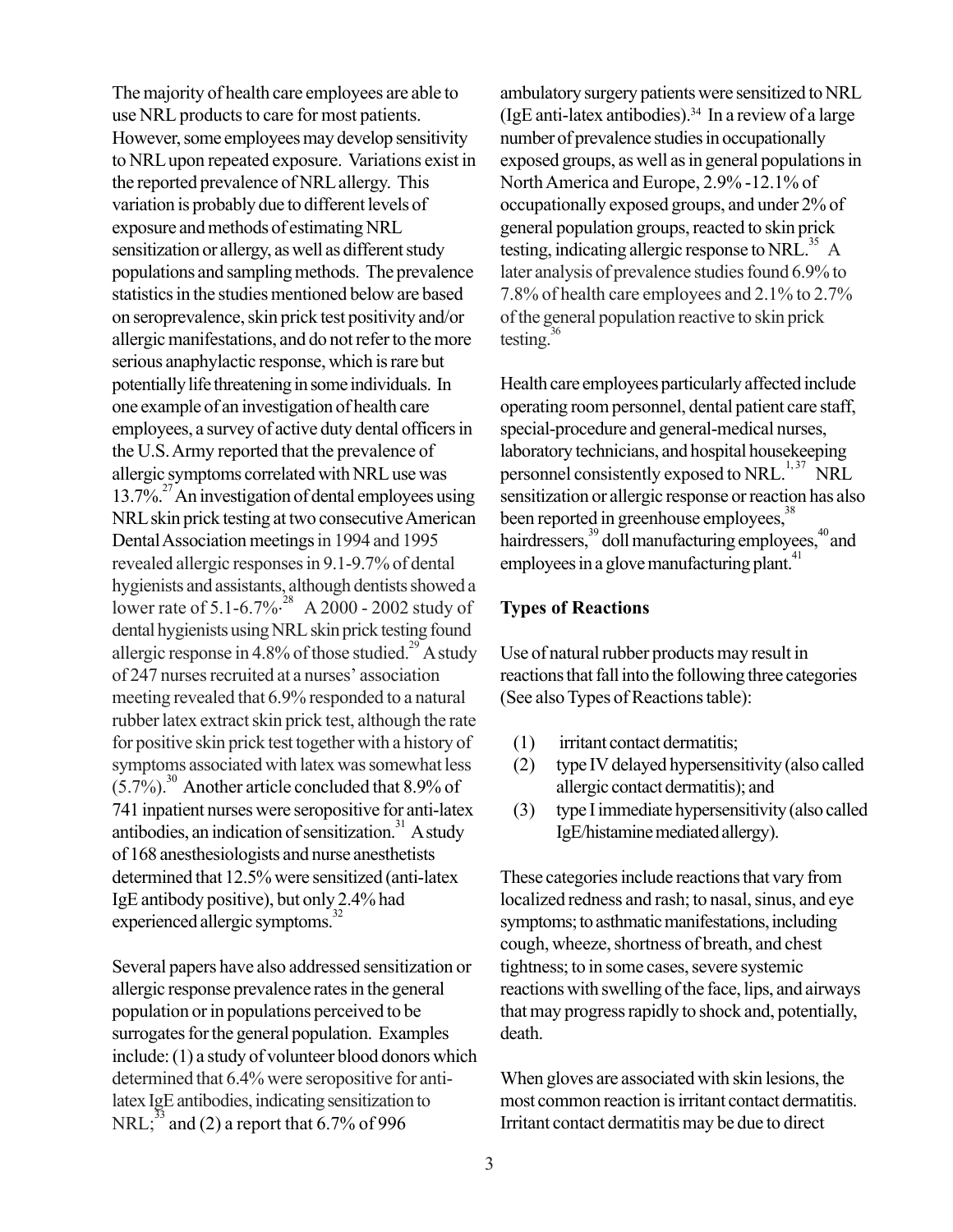irritation from gloves or glove powder or may be due to other causes, such as irritation from soaps or detergents, other chemicals, or incomplete hand drying. Irritant contact dermatitis presents as dried, cracked, split skin. Although irritant contact dermatitis is not an allergic reaction, the breaking of the intact skin barrier due to these lesions may afford a pathway for NRL proteins to gain access, and thus promote development of sensitization.<sup>42,43,44</sup> In addition, irritant contact dermatitis lesions disrupt the barrier function that intact skin provides to inhibit passage of various chemicals and pathogens.

The second type of reaction that may be associated with glove use is allergic contact dermatitis (also known as type IV delayed hypersensitivity or allergic contact sensitivity). When glove use has been associated with this reaction, the majority of cases appear to be due to the chemicals used in processing NRL or other glove materials; a small percentage of these reactions have been reported to be due to NRL.<sup>45, 46</sup> The allergic contact dermatitis has an appearance similar to the typical poison ivy reaction, with blistering, itching, crusting, oozing lesions. Also, like poison ivy, this dermatitis appears 24-72 hours after the use of gloves or exposure to other sources of chemical sensitizers.

The third and potentially most serious type of reaction sometimes associated with glove use is a true IgE/histamine-mediated allergy (also called immediate or type I hypersensitivity) to allergenic glove protein [in the case of NRL allergy, to allergenic NRL protein(s)]. This type of reaction can involve local or systemic symptoms. Localized reactions occur at the site of exposure. For example, contact urticaria (hives), appearing in the area where contact occurred, is a localized reaction. Allergic rhino conjunctivitis and asthma following exposure to airborne allergen are localized reactions. Generalized reactions are those occurring at sites in the body distant from the site of exposure. For example, rhinitis or asthma after a skin exposure (or hives at a site other than where the exposure occurred) is a generalized reaction. The presence of allergic manifestations to allergenic NRL protein indicates an increased risk for anaphylaxis, a rare but severe reaction experienced by some individuals who have developed an allergy to certain allergenic proteins (*e.g*., those present in NRL, some foods). A type I reaction can occur within seconds to minutes of exposure to the allergen (in the case of NRL, to allergenic natural rubber proteins), either by touching a product with the allergen (*e.g*., gloves) or by inhaling the allergen (*e.g*., powder to which natural rubber proteins from gloves have adsorbed). When such a reaction begins in highly sensitive individuals, it can progress rapidly from swelling of the lips and airways to shortness of breath, and may progress to shock and death, sometimes within minutes.

Any of these allergic signs and symptoms may be the first indication of development of sensitization. Sensitized employees with exposure to allergenic NRL proteins can develop allergic reactions such as skin (contact urticaria) and/or respiratory symptoms. A number of studies indicate that individuals with NRL allergy are more likely than NRL non-allergic persons to be atopic (individuals with an increased susceptibility for IgE response to common allergens, with symptoms such as asthma, eczema, or allergic rhinitis), $30,47,48$  or that atopic individuals have an increased risk for developing sensitization to allergenic NRL proteins.<sup>48</sup> Once symptomatic NRL allergic responses occur, allergic individuals have continued to experience symptoms on exposure to allergenic NRL proteins. These symptoms have included life-threatening reactions, not only on exposure to allergenic NRL proteins in the workplace, but also upon receiving or accompanying a family member receiving health care services at inpatient as well as office-based settings. In addition, such reactions have occurred on exposure to consumer goods such as balloons, condoms, and other products. Symptoms have also occurred in some persons from exposure to certain plants or foods (*e.g*., bananas, kiwi, avocados, and chestnuts) with proteins that are cross-reactive with NRL allergenic proteins, and allergic symptoms have been reported by NRL allergic persons from eating foods handled by food service employees wearing NRL gloves. Moreover, some affected individuals continue to experience asthmatic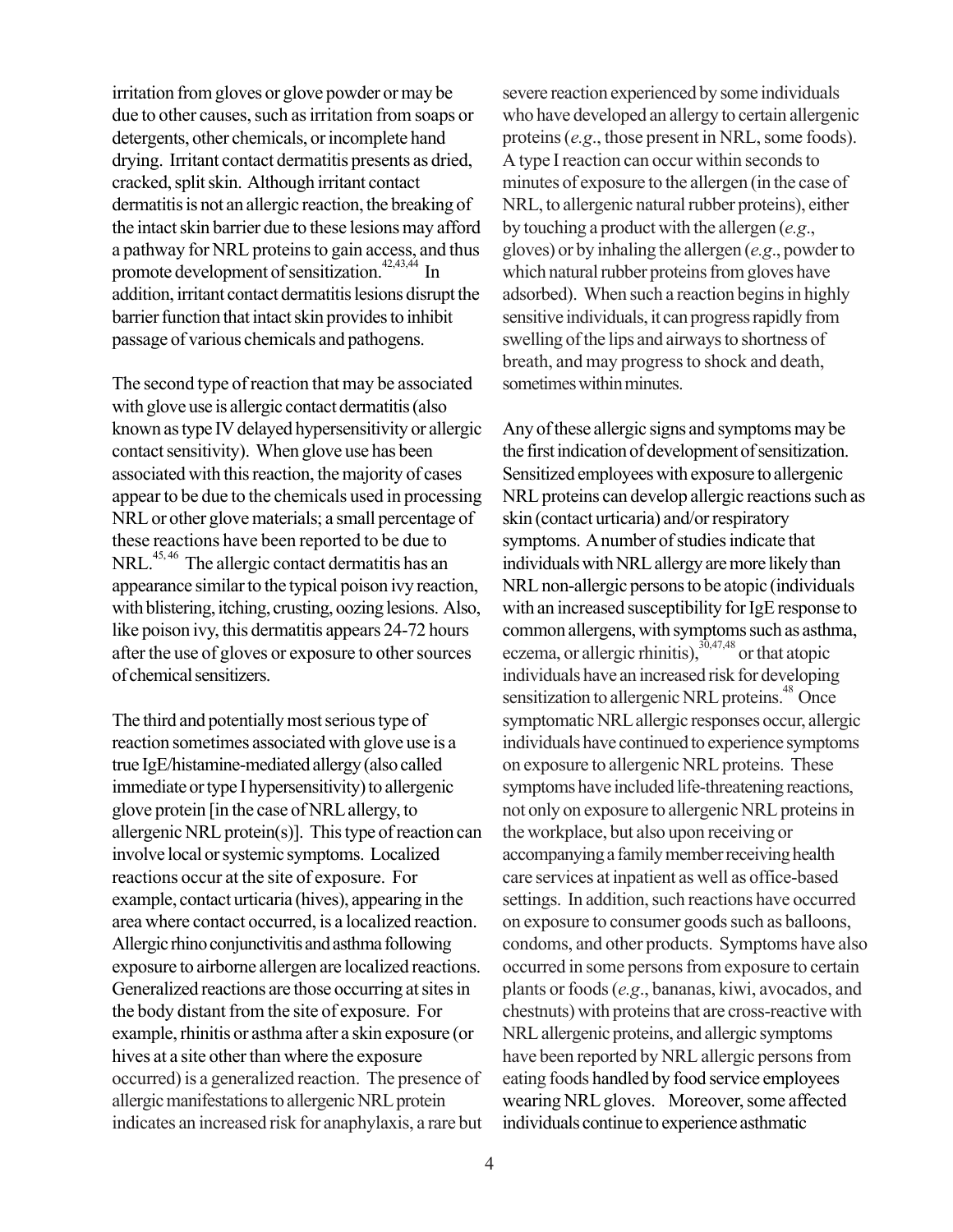symptoms even without known contact with NRL; long-term treatment with steroids or other medications may be necessary for managing symptoms in these cases. Therefore, development of symptomatic allergic responses to allergenic NRL proteins in an individual may have lifestyle implications beyond the workplace.

#### **Recommended Strategies - Risk Reduction**

It is of primary importance that barrier protection be used when hands would otherwise contact infectious materials or hazardous chemicals. OSHA's Bloodborne Pathogens Standard (29 CFR 1910.1030) requires that gloves be worn when it is reasonably anticipated that hand contact may occur with blood, other potentially infectious materials,

| <b>Types of Reaction</b>                                                                                    | <b>Symptoms/Signs</b>                                                                                                                                                                              | Cause                                                                                                                                                                                           | <b>Prevention/Management</b>                                                                                                                                                                                                                               |
|-------------------------------------------------------------------------------------------------------------|----------------------------------------------------------------------------------------------------------------------------------------------------------------------------------------------------|-------------------------------------------------------------------------------------------------------------------------------------------------------------------------------------------------|------------------------------------------------------------------------------------------------------------------------------------------------------------------------------------------------------------------------------------------------------------|
| (1) Irritant Contact Dermatitis                                                                             | ltchy, red, inflamed,<br>scaling, dry and cracked<br>skin                                                                                                                                          | Direct skin irritation by<br>gloves, powder,<br>soaps/detergents,<br>incomplete hand drying                                                                                                     | Obtain medical diagnosis, dermatology<br>consultation, avoid irritant product,<br>assure glove material provides proper<br>barrier: consider alternative<br>gloves/products, cotton liners                                                                 |
| (2) Allergic Contact Dermatitis<br>(Type IV delayed<br>hypersensitivity or allergic<br>contact sensitivity) | Itchy, red, inflamed,<br>scaling, dry and cracked<br>blistering (similar to poison<br>ivy reaction); 24-72 hrs.<br>after contact                                                                   | Accelerators (e.g. thiurams,<br>carbamates.<br>benzothiazoles) processing<br>chemicals<br>(e.g., biocides, antioxidants)<br><b>NRL</b><br>Consider penetration of<br>glove barrier by chemicals | Obtain medical diagnosis, dermatology<br>consultation; identify chemical.<br>Consider use of glove liners such as<br>cotton. Use alternative glove material<br>without chemical. Assure glove<br>material is suitable for intended use<br>(proper barrier) |
| (3) NRL Allergy - IgE mediated<br>(Type 1 immediate<br>hypersensitivity)                                    |                                                                                                                                                                                                    | NRL proteins: direct contact<br>/ breathing NRL proteins<br>including glove powder<br>containing NRL proteins,<br>from powdered NRL<br>gloves/environment                                       | For (3)(a), (3)(b), and (3)(c):<br>Obtain medical diagnosis, allergy<br>consultation; substitute non-NRL gloves<br>and other non-NRL products for<br>affected worker<br>Eliminate exposure to glove powder -                                               |
| (3)(a) Localized contact<br>urticaria                                                                       | Hives in area of contact<br>with NRL                                                                                                                                                               | Wearing NRL gloves or<br>other direct contact with<br>NRL allergenic proteins                                                                                                                   | use of reduced allergen, powder free<br>gloves or non-NRL gloves for<br>coworkers (assure glove material<br>provides a proper barrier)                                                                                                                     |
| (3)(b) Other Allergic<br>Manifestation                                                                      | Allergic rhinitis, allergic<br>conjunctivitis, asthma                                                                                                                                              | Exposure to aerosolized<br>NRL allergenic protein. Key<br>role - glove powder                                                                                                                   | Clean NRL-containing powder from<br>environment<br>Consider NRL safe environment                                                                                                                                                                           |
| (3)(c) Generalized Reaction                                                                                 | Manifesting as:<br>generalized urticaria.<br>asthma, upper respiratory<br>symptoms, and/or<br>flushing, rapid pulse,<br>falling blood pressure,<br>weakness. Can progress<br>to anaphylactic shock | Exposure to NRL allergenic<br>proteins by any one of<br>several routes                                                                                                                          |                                                                                                                                                                                                                                                            |

# **Types of Reactions**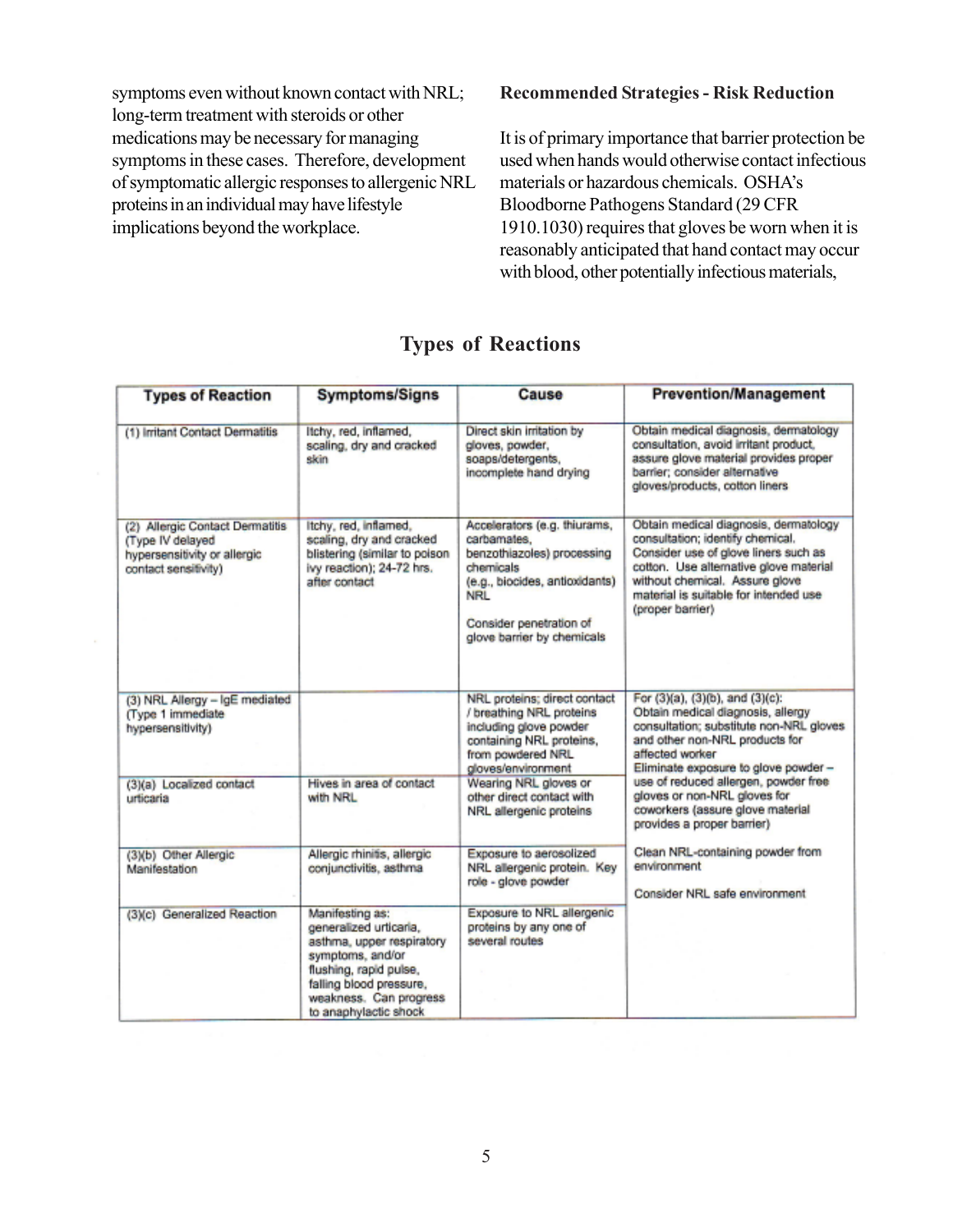mucous membranes, non-intact skin, or contaminated items or surfaces, as well as when performing vascular access procedures [except as specified in paragraph  $(d)(3)(ix)(D)$ ]. When gloves are being worn to protect against bloodborne pathogens, the standard requires that employers provide readily accessible alternatives (e.g., glove liners) for employees who are allergic to the gloves normally provided. NRL is a glove material that has been used in the health care environment for barrier protection for a number of years. In response to reported NRL allergy in some patients and health care employees, measures have been recommended to reduce the risk of reactions to allergenic NRL proteins in employees.

Primary prevention involves reducing potential development of allergy by reducing exposure to NRL allergenic proteins for all employees. Food service employees, for example, use gloves as a barrier to infectious agents that may be present on their hands, and alternative gloves are available for food handler use. Alternative materials are appropriate for employees engaged in tasks such as gardening activities. Gloves made of NRL as well as alternative materials have been cleared for marketing as medical gloves by the FDA and can be used effectively for barrier protection against bloodborne pathogens.<sup>49, 50</sup> General administrative procedures\* that a facility can follow to reduce employee exposure to NRL proteins include:

(1) If selecting NRL gloves for employee use, designating NRL as a choice only in those situations requiring protection from infectious agents; (2) If selecting NRL gloves, choosing those that have lower allergenic protein content. Selecting

powder-free gloves affords the additional benefit of reducing response to environmental exposure; and (3) Providing alternative suitable non-NRL gloves as choices for employee use (and as required by OSHA's bloodborne pathogens standard [29 CFR 1910.1030, paragraph  $(d)(3)(iii)$ ] for employees who are allergic to NRL gloves).

Use of powder-free gloves has been shown to reduce the dissemination of NRL proteins into the environment and decrease the likelihood of reactions by both the inhalation and dermal routes. $2,14,23,51$ Appropriate work practices when wearing handprotective equipment, including NRL gloves, include avoidance of contact with other body areas such as the eyes or face. Handwashing after glove removal is required by OSHA's Bloodborne Pathogens Standard [paragraph  $(d)(2)(v)$ ] and helps to minimize powder and/or NRL remaining in contact with the skin. Thorough clean-up of any residual powder in the workplace using HEPA vacuums for porous surfaces and either HEPA vacuums or wet methods for nonporous surfaces will decrease employees' exposure as well.

Since the reason for wearing gloves is to provide barrier protection from hazardous substances, substitute materials must maintain an adequate barrier protection and be appropriate for the hazard. At a minimum, gloves made from NRL or other materials and used for a medical purpose should be labeled as medical gloves. Such gloves must meet the FDA criteria for marketing, manufacturing, and testing of medical gloves.

One institution has reported that a coordinated effort to identify NRL sensitized individuals and reduce the

<sup>\*</sup> The American Academy of Allergy, Asthma, and Immunology and the American College of Allergy, Asthma, and Immunology (ACAAI) issued a joint statement on July 21, 1997, which advises that latex glove purchase and use should consist of only low-allergen, powder-free latex gloves. The National Institute for Occupational Safety and Health (NIOSH) also recommends that if latex gloves are chosen, provide and use reduced protein, powder-free gloves.<sup>37</sup> A 1998 Guideline for infection control in health care personnel, consisting of consensus recommendations of the Hospital Infection Control Practices Advisory Committee (HICPAC) to the CDC, included several recommendations regarding latex hypersensitivity, but did not include advice about use of powder-free gloves throughout an institution and made no recommendation for institution-wide substitution of non-latex products in health care facilities to prevent sensitization to latex (Am J Infection Control 1998;26:339).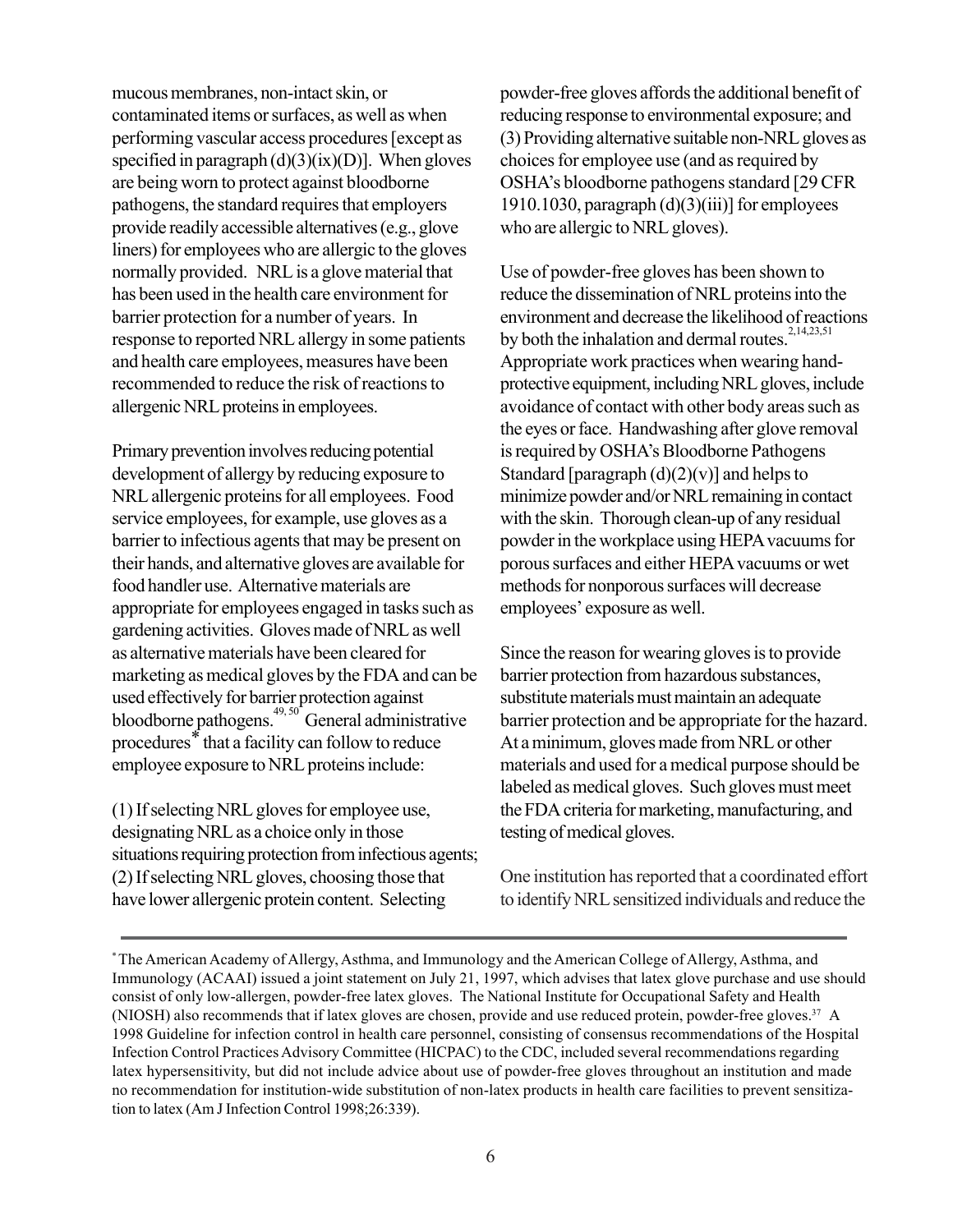use of "high allergenic" natural rubber latex gloves substantially reduced aeroallergen levels and costs.<sup>4</sup> Another study reported that some NRL allergic employees have been able to work wearing nonlatex gloves when their coworkers wore powderfree latex gloves. $52$  Several publications have reported on the benefits of a facility-wide use of only lower protein, powder-free gloves (with already sensitized employees using non-latex gloves). These benefits include a decrease in cases of occupational asthma<sup>53</sup> and other clinical latex allergy symptoms, $\frac{54}{9}$  and a decrease in latex allergic response confirmed by skin-prick test.  $^{22,55}$  The Department of Veterans Affairs mandated a restricted use of latex gloves by hospital employees in July of 1998, and a prevalence study done during 1999-2001 found sensitization documented by IgE response in only 36 of 1,959 hospital employees  $(1.8\%)$ <sup>56</sup> A teaching hospital, which converted to low-protein, powder-free gloves, reported that costs related to missed workdays and workers compensation claims were reduced. This reduction suggested an overall financial benefit from this approach.22 Another institution studied several facilities, demonstrating that regardless of size, reduced disability and costs could be obtained by replacing NRL exam gloves with gloves of alternate material.<sup>5</sup>

FDA requires labeling statements for medical devices that contain natural rubber and prohibits the use of the word "hypoallergenic" to describe such products.<sup>8</sup> NRL gloves with a reduced level of chemical accelerators were once called "hypoallergenic"; however, they must now be labeled to eliminate confusion associated with the former "hypoallergenic" claim and to provide more specific information to the user. Some NRL gloves and other devices produced before the effective date of the FDA regulation (September 30, 1998) may not carry the NRL labeling or may be labeled "hypoallergenic''. If such products are found in a facility, these items should not be presumed to be NRL-free; these gloves may still contain the NRL allergenic proteins to which NRL sensitized employees can react. It is important to note that these FDA regulations do not apply to non-medical

devices, including utility gloves or food handling gloves.

# **Recommended Employee Evaluation and Management**

The procedures outlined above may not be sufficient to protect all individuals who have already developed allergic symptoms on exposure to NRL allergenic proteins. Health care facilities should develop policies and procedures for reducing the risk of allergic reactions to NRL allergenic proteins in the workplace. The American College of Allergy, Asthma, and Immunology has suggested that "safe zones" (areas in which non-NRL products are used and NRL allergenic proteins have been removed from the environment) may be needed to protect those employees who are already sensitized to NRL allergenic proteins.<sup>5</sup>

Prudent risk reduction strategy involves an initial survey and assessment, with a coordinated effort to identify and catalogue all NRL products used in the workplace. An ongoing program, involving close coordination with resource and materials management staff, should be established to monitor the NRL content of incoming products so that management staff can be prepared to choose appropriate products for offering non-NRL alternatives/low allergen content products to control NRL allergenic protein exposure, as well as for creating NRL safe zones.<sup>2</sup> The contribution of glove powder to allergenic protein levels in the workplace environment should also be considered and use of non-powdered gloves addressed. Mechanisms should be in place for reporting, evaluating, and managing cases of employees who experience allergic symptoms related to exposure to NRL allergenic proteins.

It is not possible, at present, to determine which employees will become sensitized or symptomatic on exposure to NRL allergenic proteins. Moreover, the extent of an individual employee's reaction, or the length of time required for such allergic reactions to develop in a sensitized employee, cannot be ascertained.<sup>3</sup> Finally, it is not possible, at present, to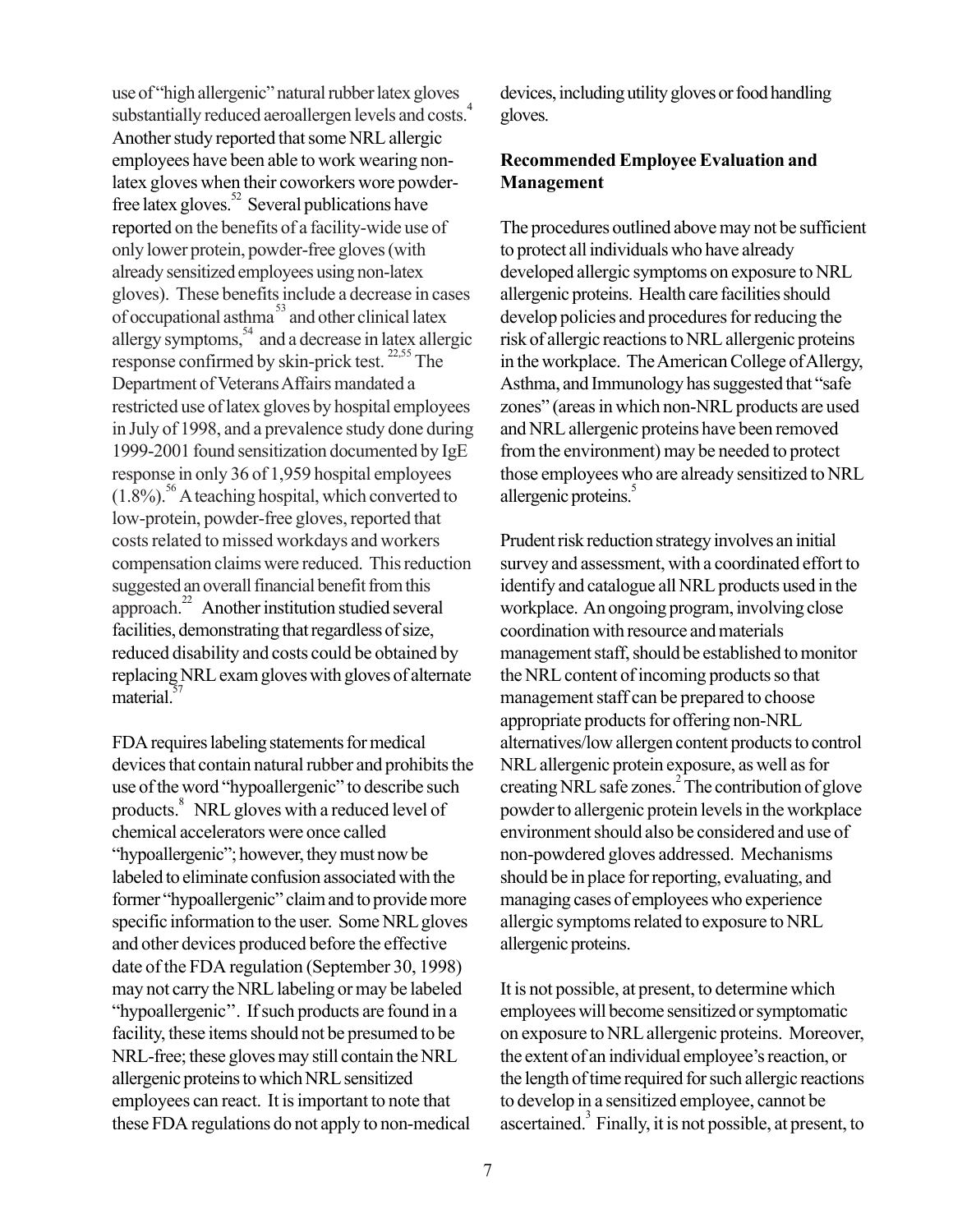predict which individuals will progress from sensitization or from local contact urticaria to more dangerous allergic reactions, nor when this progression may occur.<sup>2,3</sup> Laboratory and clinical evidence indicates that an association exists between allergy to some natural rubber proteins and allergy to some proteins in certain foods and plants (*e.g*., avocado, banana, kiwi, chestnut)<sup>58,59</sup> and some aeroallergens (*e.g.*, pollens, grasses).<sup>60, 61</sup> A history of multiple surgeries has also been reported to be a risk factor for NRL allergy.<sup>2,5</sup> In some institutions, periodic screening questionnaires for NRL allergic symptoms in employees with current or past history of significant NRL exposure (*e.g*., surgical personnel) have been useful for ascertaining reaction rates and managing those individuals experiencing reactions.3,5 Questionnaires and diagnostic testing have been determined to provide useful information as part of exposure control in a hospital occupational health program.<sup>22</sup> A medical evaluation of hand dermatitis by a physician experienced in dermatologic diagnoses is essential for taking preventive steps and assuring effective therapeutic measures. Evaluation of signs/symptoms consistent with allergic responses to some NRL proteins should be accomplished under the direction of a physician with expertise in NRL allergy, with additional medical testing and treatment made available if indicated.

Provision of NRL-free procedure trays and crash carts for treatment of natural rubber allergic individuals has been recommended.<sup>62</sup> Although the fundamentals of emergency response (*i.e.,* assuring an open airway, breathing, and circulation) remain of primary importance should an employee develop symptoms (including those caused by allergy to some NRL proteins) requiring resuscitation, the emergency needs of NRL-allergic individuals should be anticipated in the workplace, including provision of immediate access to non-natural rubber latex containing equipment needed for successful treatment.

## **Information Availability**

Investigation continues into various aspects of NRL sensitization and allergic response; our understanding of these issues continues to evolve. Meanwhile, employers and employees need to be aware of the present state of knowledge regarding sensitization and allergic reaction to some NRL proteins and how to address these issues.

Employees should be advised of symptoms that are consistent with allergic reactions as well as primary and secondary preventive measures for decreasing the risk of (1) development of sensitization to NRL proteins and (2) symptomatic responses in employees who are sensitized.

NIOSH published a 1997 Alert titled *Preventing Allergic Reactions to Natural Rubber Latex in the Workplace* (NIOSH publication number 97- 135). NIOSH can be reached by calling 1-800- 35-NIOSH (800-356-4674), or through the Internet http://www.cdc.gov/niosh/homepage.html.

OSHA field staff and consultation personnel should be aware of the potential for sensitization and possible allergic reaction to some NRL proteins among some individuals in workplaces where NRL products such as gloves are used.

Edwin G. Foulke, Jr. Assistant Secretary Occupational Safety and Health Administration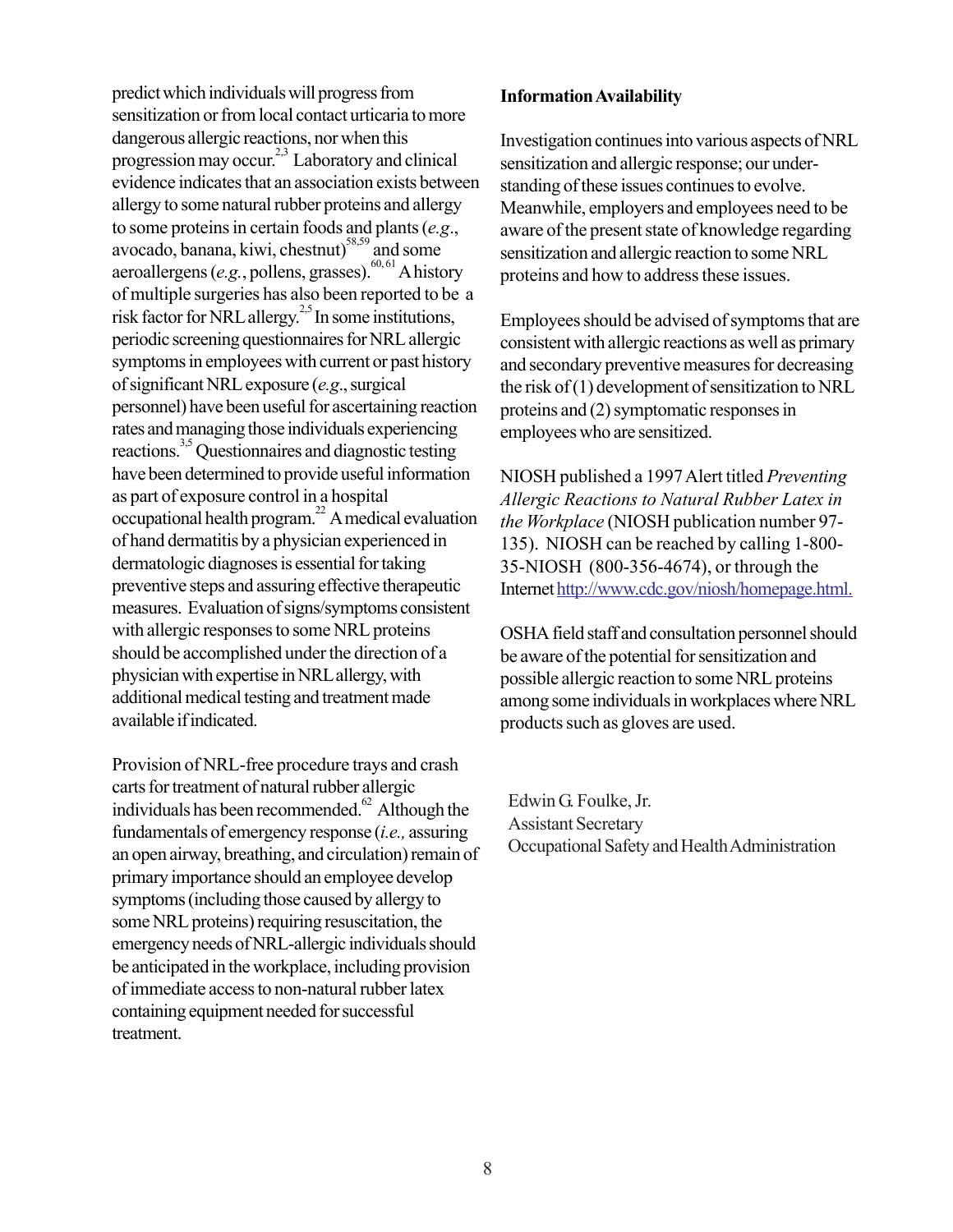#### **Reference**

- 1) Hunt LW, Fransway AF, Reed CE, et al. An epidemic of occupational allergy to latex involving health care workers. *J Occup Environ Med.* 1995 Oct; 37(10):1204-9.
- 2) McCormack B, Cameron M, Biel L. Latex sensitivity: an occupational health strategic plan. *AAOHN J*. 1995 Apr; 43(4): 190-6.
- 3) Korniewicz DM, Kelly KJ. Barrier protection and latex allergy associated with surgical gloves. *AORN J*.1995 June; 61(6): 1037-44.
- 4) Hunt LW, Boone-Orke JL, Fransway AF, et al. A medical-center-wide, multidisciplinary approach to the problem of natural rubber latex allergy. J Occup Environ *Med*. 1996 Aug; 38(8): 765-70**.**
- 5) American College of Allergy, Asthma, and Immunology position statement. Latex allergy - an emerging healthcare problem. *Ann Allergy Asthma Immunol*. 1995 Jul; 75(1):19-21.
- 6) Kelly KJ, Setlock M, Davis JP.Anaphylactic reactions during general anesthesia among pediatric patients - United States. *MMWR* 1991;40:437-43.
- 7) Cawley M, Shah S, Gleeson R, et al. Latex hypersensitivity in children with myelodysplasia. *J Allergy Clin Immunol*. 1994; 93:181.
- 8) US Food and Drug Administration. Federal Register Notice. Final Rule: Natural Rubber- Containing Medical Devices; User Labeling. 1997 Sept 30; 62(189): 51021- 51030.
- 9) Sussman G, Beezhold D, Kurup V. Allergens and natural rubber proteins. *J Allergy Clin Immunol* 2002;110:S33-9.
- 10) Kurup V, Alenius H, Kelly K, et al. A twodimensional electrophoretic analysis of latex peptides reacting with IgE and IgG antibodies from patients with latex allergy. *Int Arch Allergy Immunol* 109(1):58-67, 1996.
- 11) Posch A, Chen Z, Wheeler C, et al. Characterization and identification of latex allergens by two-dimensional electrophoresis and protein microsequencing. *J Allergy Clin Immunol* 99:385-394, 1997.
- 12) Alenius H, Kurup V, Kelly K, et al Latex allergy: frequent occurrence of IgE antibodies to a cluster of 11 latex proteins in patients with spina bifida and histories of anaphylaxis. *J Lab Clin Med* 1994; 123:712-20**.**
- 13) Tomazic VJ, Shampaine EL, Lamanna A, et al. Cornstarch powder on latex products is an allergen carrier. *J Allergy Clin Immunol*. 1994; 93: 751-8.
- 14) Charous B, Schuenemann P, Swanson M. Passive dispersion of latex aeroallergens in a healthcare facility. *Ann Allergy Asthma Immunol* 2000;85:285-90.
- 15) Turjanmaa K, Laurila K, Makinen-Kiljunen S, Reunala T. Rubber contact urticaria.Allergenic properties of 19 brands of latex gloves. *Contact Dermatitis* 1988; 19:362-7.
- 16) Petsonk, E. Couriers of asthma: antigenic proteins in natural rubber latex. *Occupational Medicine: State of the Art Reviews*. Philadelphia. Hanley & Belfus, Inc. 2000 Apr-June 15(2):421-9.
- 17) Mahler V, Fischer S, Fuchs T, et al. Prevention of latex allergy by selection of low-allergen gloves. *Clin Exp Allergy* 2000;30:509-20.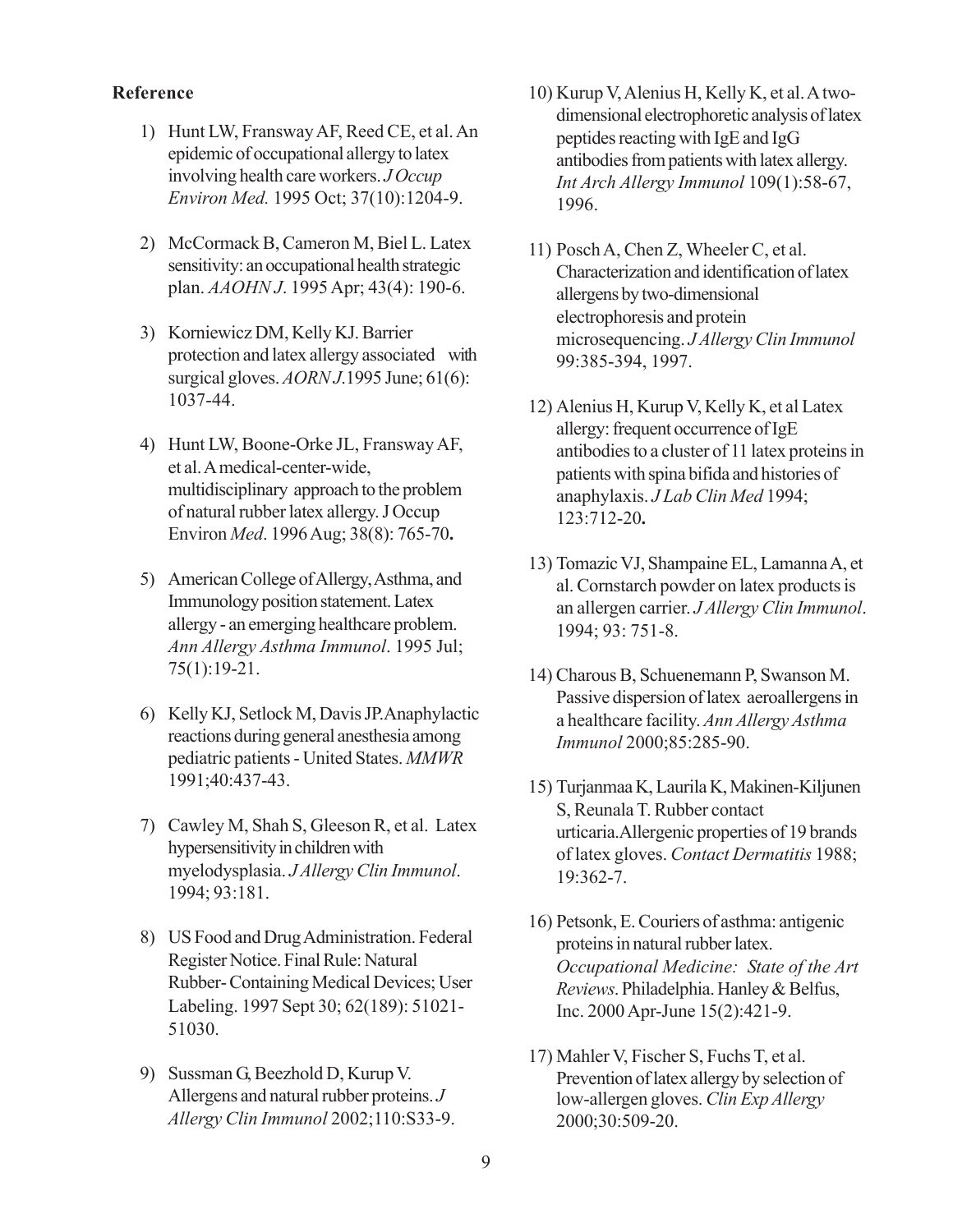- 18) Tomazic-Jezic V, Lucas A. Protein and allergen assays for natural rubber latex products. *J Allergy Clin Immunol* 2002;110(2):S40-6.
- 19) Brehler R, Rutter A, Kutting B. Allergenicity of natural rubber latex gloves. *Contact Dermatitis* 2002;46:65-71**.**
- 20) Levy D, Allouache S, Brion M, et al. Effect of powdered vs. nonpowdered latex gloves on the prevalence of latex allergy in dental students. *J Allergy Clin Immunol*. 1998; 101(1-p2):S160.
- 21) Sary M, Kanani A, Alghadeer H, et al. Changes in rates of natural rubber latex sensitivity among dental school students and staff members after changes in latex gloves. *J Allergy Clin Immunol* 2002;109:131-5.
- 22) Tarlo S, Easty A, Eubanks K, et al. Outcomes of a natural rubber latex control program in an Ontario teaching hospital. *J Allergy Clin Immunol* 2001;108:628-33.
- 23) Allmers H, Schmengler J, Skudlik C. Primary prevention of natural rubber latex allergy in the German health care system through education and intervention. *J Allergy Clin Immunol* 2002;110:318-23.
- 24) Elliott B. Latex allergy: the perspective from the surgical suite. *J Allergy Clin Immunol* 2002;110:S117-20.
- 25) Hunt L, Kelkar P, Reed C, Yunginger J. Management of occupational allergy to natural rubber latex in a medical center: the importance of quantitative latex allergen measurement and objective follow-up. *J Allergy Clin Immunol* 2002;110:S96-106.
- 26) American College of Allergy, Asthma, and Immunology. About latex allergies. http://www.acaai.org/public/advice/latex.htm posted Dec 9, 1998, revised . March 2006, accessed October 27, 2006.
- 27) Berky ZT, Luciano WJ, James WD. Latex glove allergy: a survey of the US Army Dental Corps. *JAMA* 1992; 268: 2695-7.
- 28) Hamman CP, Turjanmaa K, Rietschel R, et al. Natural rubber latex hypersensitivity: incidence and prevalence of type I allergy in the dental professional. *JADA* 1998 Oct;129:43-54.
- 29) Hamman CP, Rodgers PA, Sullivan KM. Prevalence of type I natural rubber latex allergy among dental hygienists*. J Dent Hyg*. 2005;79(2):7.
- 30) Mace SR, Sussman GL, Liss G, et al. Latex allergy in operating room nurses. *Ann Allergy Asthma Immunol.* 1998 Mar; 80:252-6.
- 31) Grzybowski M, Ownby D, Peyser P, et al. The prevalence of anti-latex IgE antibodies among registered nurses.*J Allergy Clin Immunol* 1996;98:535-44.
- 32) Brown R, Schauble J, Hamilton R. Prevalence of latex allergy among anesthesiologists: identification of sensitized but asymptomatic individuals. *Anesthesiology* 1998;89:292-9.
- 33) Ownby D, Ownby H, McCullough J, Shafer A. The prevalence of anti-latex IgE antibodies in 1000 volunteer blood donors. *J Allergy Clin Immunol* 1996;97:1188-92.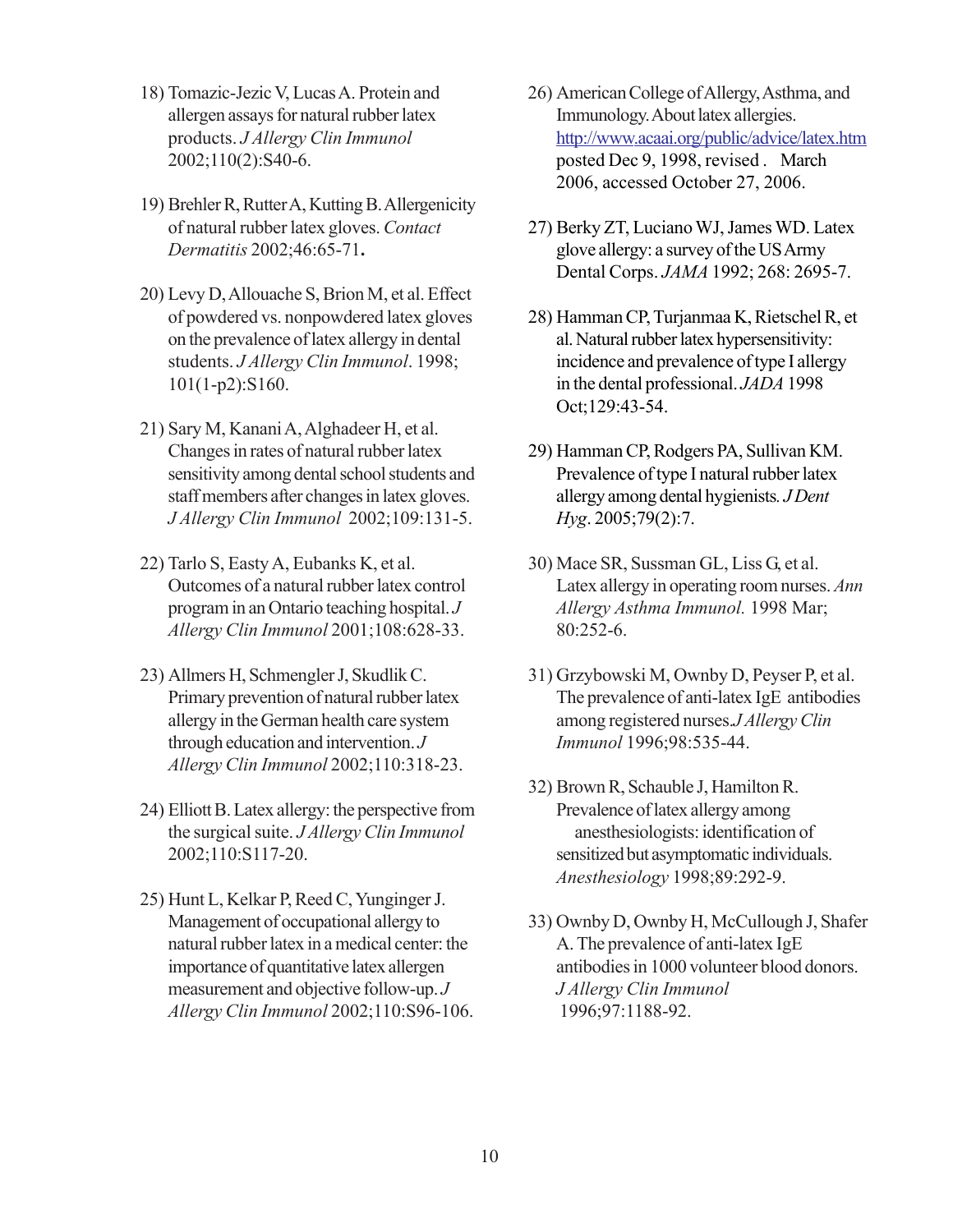- 34) Lebenbom-Mansour M, Oesterle J, Ownby D, et al. The incidence of latex sensitivity in ambulatory surgical patients: a correlation of historical factors with positive serum Immunoglobin E levels. *Anesth Analg* 1997;85:44-9.
- 35) Liss G, Sussman G. Latex sensitization: occupational versus general population prevalence rates. *Am J Ind Med* 1999;35:196-200.
- 36) Bousquet J. Flahault A, Vandenplas O, et .al. Natural rubber latex allergy among health care workers: a systematic review of the evidence. *J Allergy Clin Immunol.* 2006; 118(2): 447-54.
- 37) NIOSH Alert: Preventing Allergic Reactions to Natural Rubber Latex in the Workplace. US Department of Health and Human Services (NIOSH) Publication No. 97-135, 1997; 7.
- 38) Carillo T, Blance C, Quiralte J, et al. Prevalence of latex allergy among greenhouse workers. *J Allergy Clin Immunol*. 1995 Nov; 96(5-p1): 677-86.
- 39) Van der Walle HB, Brunsveld VM. Latex allergy among hairdressers. *Contact Dermatitis*.1995 Mar; 32(3):177-8.
- 40) Orfan NA, Reed R, Dykewicz MS, et al. Occupational asthma in a latex doll manufacturing plant. *J Allergy Clin Immunol*. 1994 Nov; 94(5): 826-30.
- 41) Tarlo SM, Wong L, Roos J, Booth N.Occupational asthma caused by latex in a surgical glove manufacturing plant. *J Allergy Clin Immunol*.1990;85(3):626-31.
- 42) Forrester BG. Rubber contact urticaria.*Occupational Medicine: State of the Art Reviews*. 1994 Jan-Mar 9(1): 75- 80.
- 43) Hayes B, Afshari A, Millecchia L, et. al.Evaluation of percutaneous penetration of natural rubber latex proteins. *Toxicological Sciences* 2000;56:262-70.
- 44) Woolhiser M, Munson A, Meade B. Immunological responses of mice following administration of natural rubber latex proteins by different routes of exposure. *Toxicological Sciences* 2000; 55:343-51.
- 45) Gottlober P, Gall H, Peter RU. Allergic contact dermatitis from natural rubber. *Am J Contact Dermatitis* 2000; 12 (3):135-8.
- 46) Sommer S, Wilkinson SM, Beck MH, et al. Type IV hypersensitivity reactions to natural rubber latex: results of a multicentre study. *British J Dermatology* 2002;146:114-7.
- 47) Archambault S, Malo J, Infante-Rivard C, et al. Incidence of sensitization, symptoms, and probable occupational rhinoconjunctivitis and asthma in apprentices starting exposure to latex.*J All Clin Immunol* 2001;107:921-3.
- 48) Weissman D, Lewis D. Allergic and latexspecific sensitization: route, frequency, and amount of exposure that is required to initiate IgE production. *J Allergy Clin Immunol* 2002;110:S57-63.
- 49) Rego A, Roley L. In-use barrier integrity of gloves: latex and nitrile superior to vinyl. *Am J Infect Control* 1999 Oct; 27 (5):405-10.
- 50) Douglas A, Simon T, Goddard M. Barrier durability of latex and vinyl medical gloves in clinical settings. *Am Ind Hyg Assoc J* 1997 Sep; 58(9):672-6.